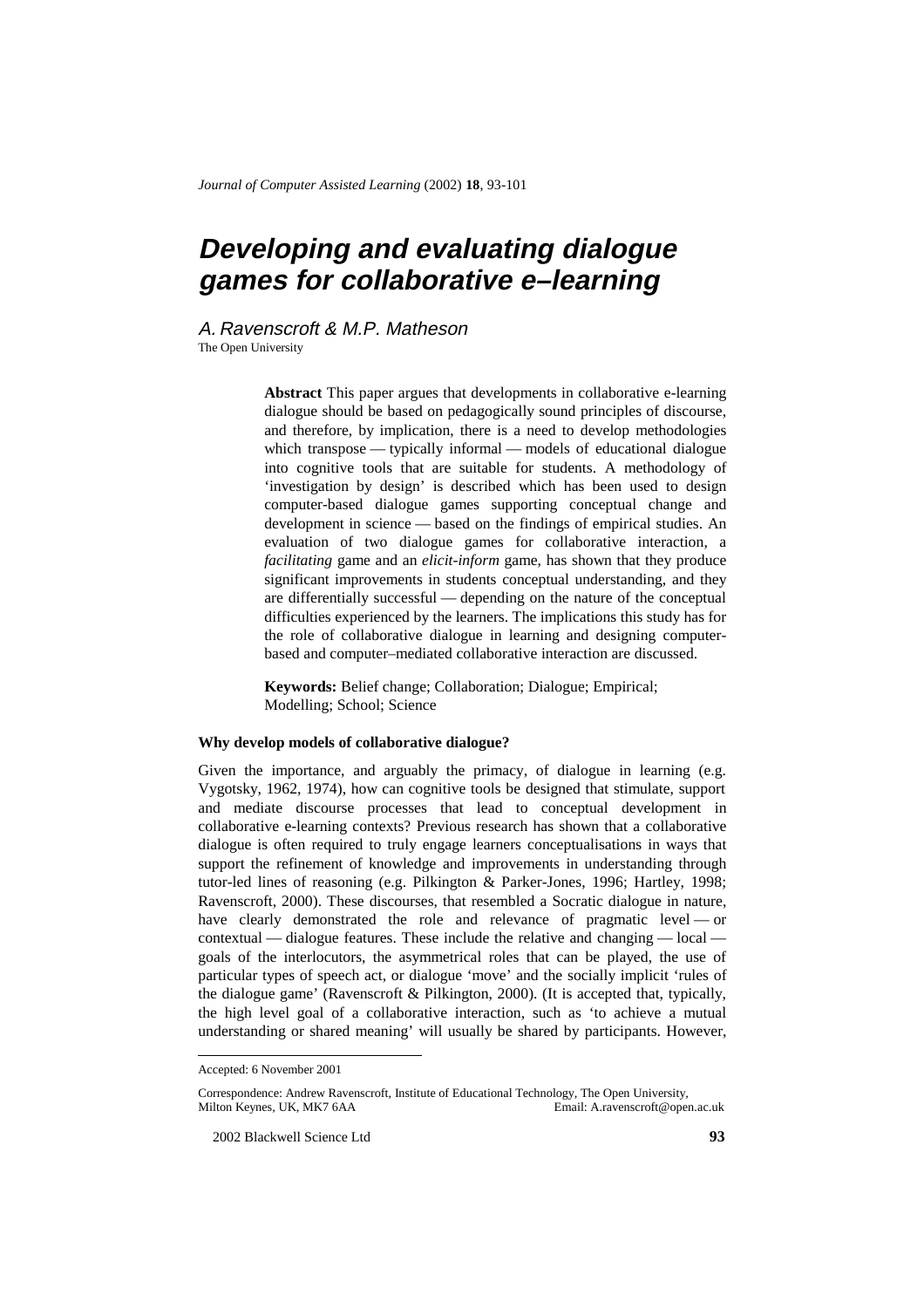local discourse goals, such as 'to propose a complete explanatory model', 'to acquire a consistent explanatory model' or 'to generalise an explanatory model', will change during the progress of the dialogue, in order to achieve the higher level goals.) In contrast, many current dialogical approaches to computer-supported collaborative learning (CSCL), with a few exceptions such as C-CHENE (Baker *et al*., 1996) and BETTERBLETHER (Robertson *et al*., 1998), use generic 'off the shelf' computermediated communication (CMC) systems. Hence, these approaches tend to be technology-led, and take virtually no account of the importance of pragmatic level features (Ravenscroft, 2001). Instead, these systems operate as mere conduits of dialogue, and fail to provide the structure, management and guidance that is often necessary to support and mediate effective educational collaboration. Further, it has been noted that on-line tutors at the UK Open University and elsewhere consistently comment that using generic CMC systems is problematic. They point out that these systems often encourage educational discourse that is superficial (e.g. incoherent and with no agreed closure), ambiguous (e.g. lack of shared meanings and little appreciation of different points of view) or simply unmanageable (e.g. too many contributors and too much dialogue).

In addressing these problems, Ravenscroft & Pilkington (2000) proposed a systematic, yet technology independent, approach to interaction design that focuses on pragmatic level dialogue features. This is particularly suitable for designing types of computer-based and computer-mediated collaborative educational dialogue. The scheme incorporates dialogue game theory (Levin & Moore, 1977; MacKenzie, 1979; Walton, 1984) within a methodology of 'investigation by design' (IBD) that was developed by Ravenscroft & Pilkington (2000) to transpose — empirically derived — models of dialogue into collaborative discourse systems. The problem of transposing models of communicative interaction into usable educational technologies is a substantive issue in designing dialogical new media (Cook, 1998), because sound methodologies for achieving this, other than the one proposed, simply don't exist.

# **A methodology: investigation by design**

The 'investigation by design' (IBD) methodology takes a direct approach to the transposition problem. It incorporates a discourse analysis scheme called DISCOUNT (Pilkington, 1999) — that was developed by synthesising features of dialogue game theory (Levin & Moore, 1977; Walton, 1984), transactional analysis (Stubbs, 1983; Sinclair & Coulthard, 1992) and rhetorical structure theory (Meyer, 1975) — to classify the relevant features of successful dialogue. Here, 'successful dialogue' refers to that which avoids some of the pitfalls of freer on-line or natural discourse, that were described in the section above, or has accepted efficacy in achieving context related goals, such as 'collaborative argumentation' (Ravenscroft & Hartley, 1999; Ravenscroft, 2000), 'exploratory talk' (Wegerif, 1996) and 'constructive conflict' (Kuhn *et al.* 1997). Within the IBD scheme, the characteristics classified by DISCOUNT are then abstracted into a semi-natural set of dialogue features. These include participant goals (e.g. elaboration of knowledge, coelaboration of knowledge, articulating and winning an argument), participant roles (e.g. explainer, inquirer, critiquer, proponent, opponent), dialogue tactics or moves (e.g. assertion, agree, challenge, persuade, withdraw) along with the rules that guide and manage the interaction. These features are then designed as explicit components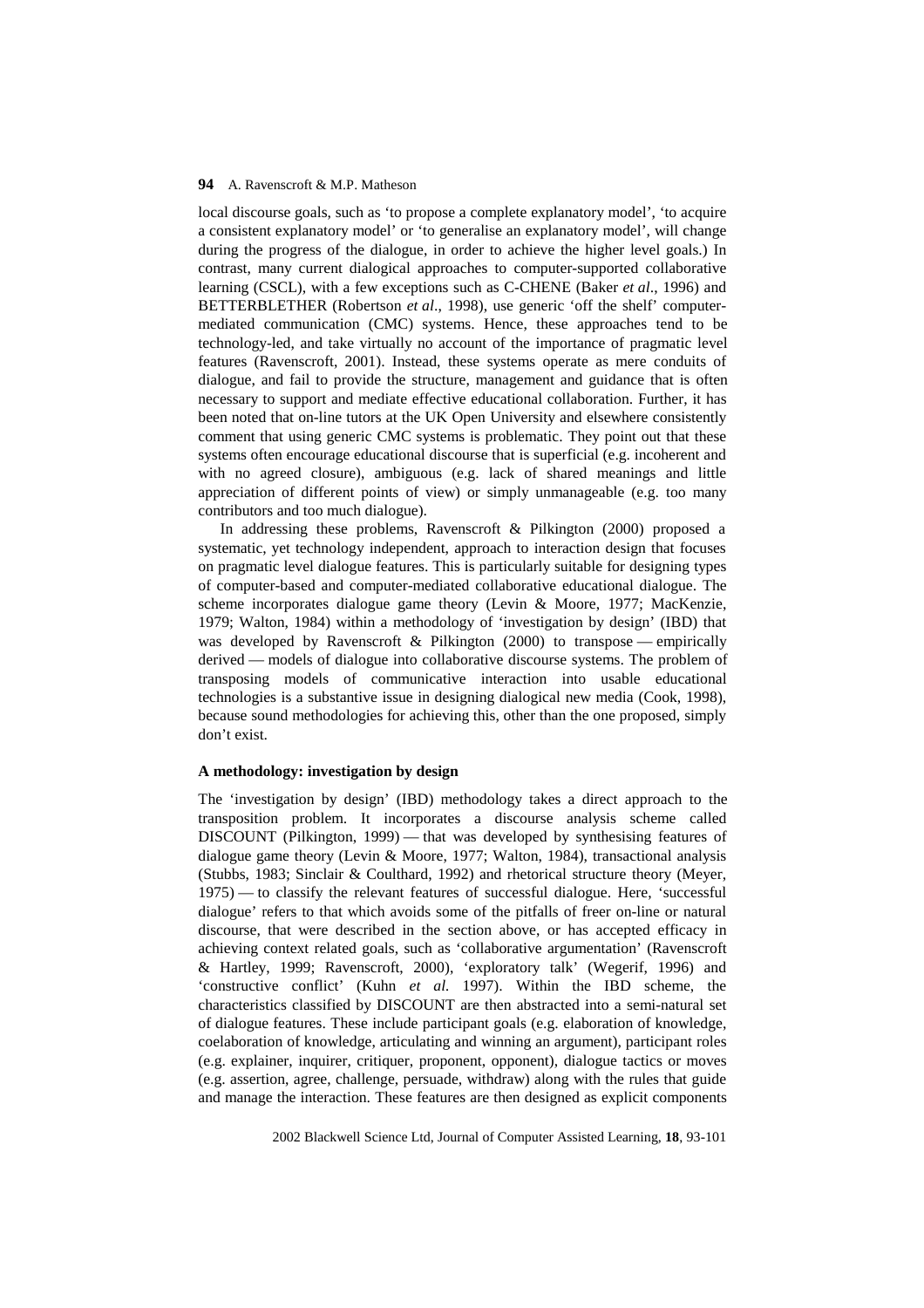of a dialogue game — that in this case is an operational model which is built from these identified features. This dialogue model is then formally rendered to produce a system implementation.

Previous research has applied this methodology to produce an intelligent computer-based argumentation system called CoLLeGE (Computer-based Laboratory for Language Games in Education) that has been reported by Ravenscroft (1997) and Ravenscroft & Pilkington (2000). Other projects have used dialogue games to implement a computer-mediated argumentation system called DIALAB (Pilkington *et al*., 1992) and a computer modelling laboratory for investigating collaboration called CLARISSA (Burton et al., 2000).

The strength of this IBD approach rests in its pedagogical fidelity and flexibility. Other dialogue game approaches to interaction design (e.g. Moore, 1993, 2000; Moore & Hobbs, 1996; Maudet & Evrard, 1998) usually take an existing dialogue model, such as the DC dialogue game (Mackenzie, 1979) — for fair, reasonable and competitive debate, and test their applicability in educational discourse contexts. Instead, the IBD approach constructs models based on empirical evidence of successful dialogue in a particular context. It uses the features of descriptive (e.g. Levin & Moore, 1977) and prescriptive (e.g. MacKenzie, 1979; Walton, 1984) dialogue game theory — included in the DISCOUNT Scheme — as 'building blocks' for specifying the models. In specifying new dialogue games, the features of existing models are re-used, developed and synthesised. It is suggested that the rigorous and systematic nature of this approach explains the successful operation of the delivered dialogue games — in supporting conceptual change and development — that has been found in empirical studies reported in Hartley & Ravenscroft (1999) and Ravenscroft (2000).

## **Two dialogue games for collaborative interaction**

Two models of collaborative inquiry dialogue to support conceptual change and development in science were developed using the IBD methodology. The models are specified as dialogue games involving a tutor-system and learner participant. One model is a *facilitating* dialogue game (hereafter *f-dg*) for collaborative argumentation. The other is an *elicit-inform* game (hereafter *ei-dg*), that supports a collaborative discourse that is similar in many respects to the *f-dg*, but includes some didactic features. The latter was developed to address and investigate limitations in the former that were suggested by empirical studies (Hartley & Ravenscroft, 1999; Ravenscroft, 2000).

A motivation for developing different models, with similar and dissimilar features, is that the effectiveness of each model can be compared through systematically varying the use of certain discourse features — such as the type of tutoring tactic, whilst keeping other features constant, such as the tutor-system reasoning and dialogue strategy. This allows the establishment and examination of the particular features that make collaborative dialogue successful in relevant contexts.

#### *A facilitating dialogue game*

The *facilitating* dialogue game (*f-dg*) supports a discourse that is a form of collaborative argumentation (Ravenscroft, 2000), which was shown to be necessary to support conceptual change and development in science (Twigger *et al*., 1991; Hartley, 1998). Within this game, the student is *questioned* and encouraged to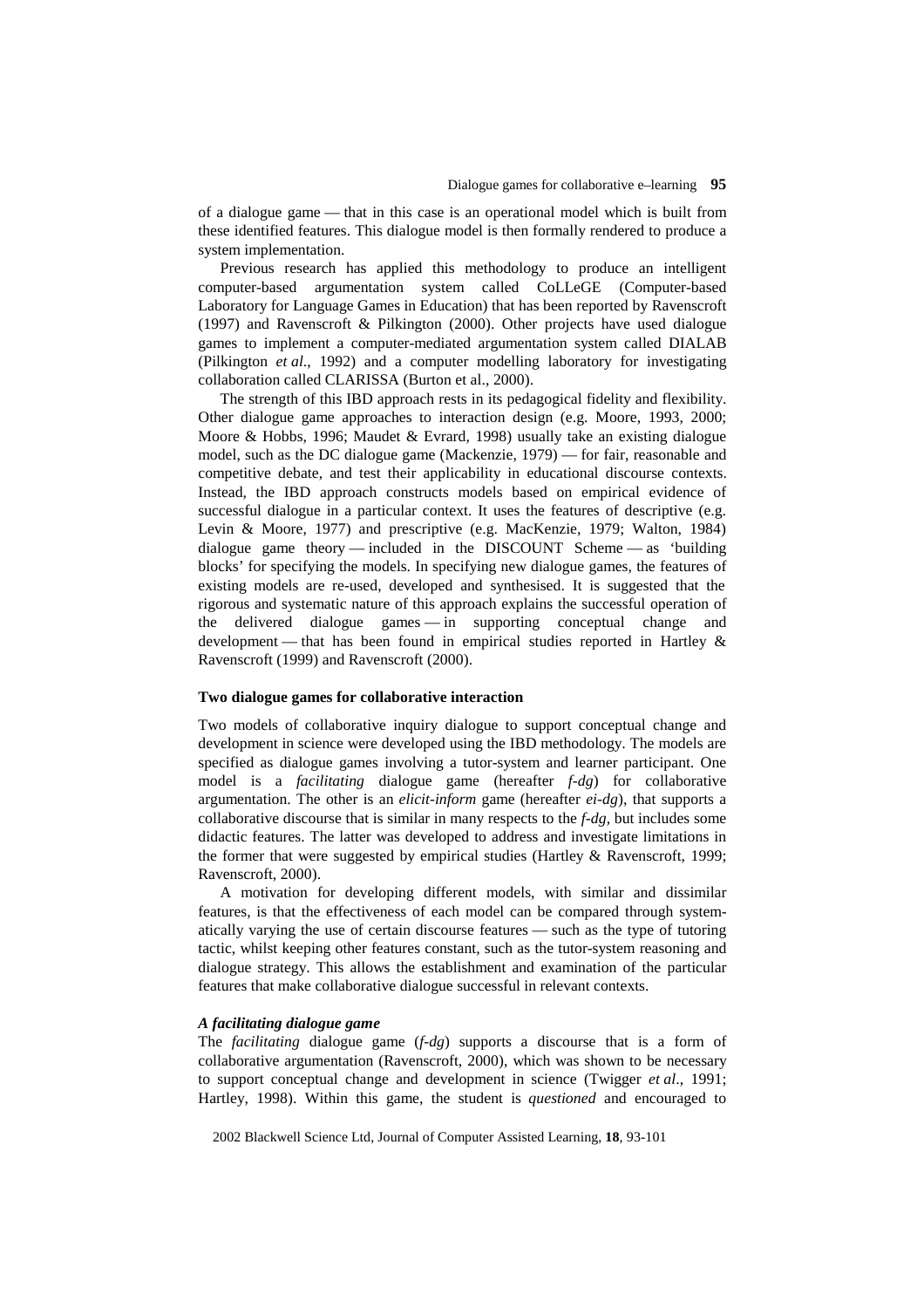express their understanding of a domain and to refine this in response to the tutorsystem reasoning about the learner's explanations — examining their completeness, consistency and generality — and consequently *challenging*, *critiquing*, and *probing* the student's explanatory model. A significant feature of this game is that the student cannot be informed of the appropriate answer. Instead, the qualitative 'logic' of the domain, or 'illogic' of the student's explanations, is reflected back to them in ways that encourage the identification of incompleteness or inconsistencies in their model, stimulating the student to refine their model for themselves. So learners are stimulated to integrate concepts that are commonly held and already 'in their heads' (e.g. friction, force, motion) into improved conceptual schema — that accord with curriculum science (e.g. Newton's laws of motion). Similarly, to refine incorrect alternative conceptions (e.g. that force implies motion) into ones that are more complete, consistent and general — which accord with the scientific view (e.g. a net force implies a change in motion).

This game is typically conducted for up to 45 minutes, where the duration depends on how successful the student is in developing a complete, consistent and general model. It is described in detail, with appropriate examples, in Ravenscroft (1997) and Ravenscroft & Pilkington (2000). This model has already been partially validated through a small-scale study in a laboratory context, which showed that it was educationally effective (Ravenscroft, 2000) and computationally tractable (Ravenscroft & Pilkington, 2000). So, a larger-scale evaluation 'in the field' was planned to examine its effectiveness on the context of the school curriculum. Findings from the initial studies, that demonstrated a requirement to be more 'informing' than 'facilitating' on some occasions, gave rise to a modified version of this game. This was the *elicit-inform* game that was also evaluated in the reported study and is described below.

## *An elicit-inform dialogue game*

The empirical studies validating the *f-dg* demonstrated that a purely facilitating pedagogy, whilst technically attractive, as it avoids the necessity for a sophisticated and detailed domain model, would benefit from some additional tactics that were more didactic in nature. Therefore, the *f-dg* was modified to develop an *elicit-inform* game (*ei-dg*). In this case the student is *questioned* and encouraged to express their understanding of a domain — as in the *f-dg*. But, after reasoning about the learner's contributions, the tutor-system either *sanctions* their explanations by informing them that they were correct, or points out that they were 'incorrect' and so *informs* them of a consistent, or 'correct' answer — hence, introducing new concepts where necessary. So, this tutor-system follows the same strategy as in the *f-dg*, based on the same reasoning, but uses different tactics to address incompleteness and inconsistencies in the learner's explanatory model.

This game is typically conducted for about 20 minutes, and is reported in detail, with appropriate examples, in Matheson & Ravenscroft (2001).

## **Evaluating the dialogue games**

An empirical study evaluated these dialogue games in the context of a school physics curriculum. The evaluation focussed on the topic of 'forces and motion'. This topic was chosen because it had been shown that a collaborative and dialectical tutoring dialogue, that was analogous to the *f-dg*, was necessary to support students in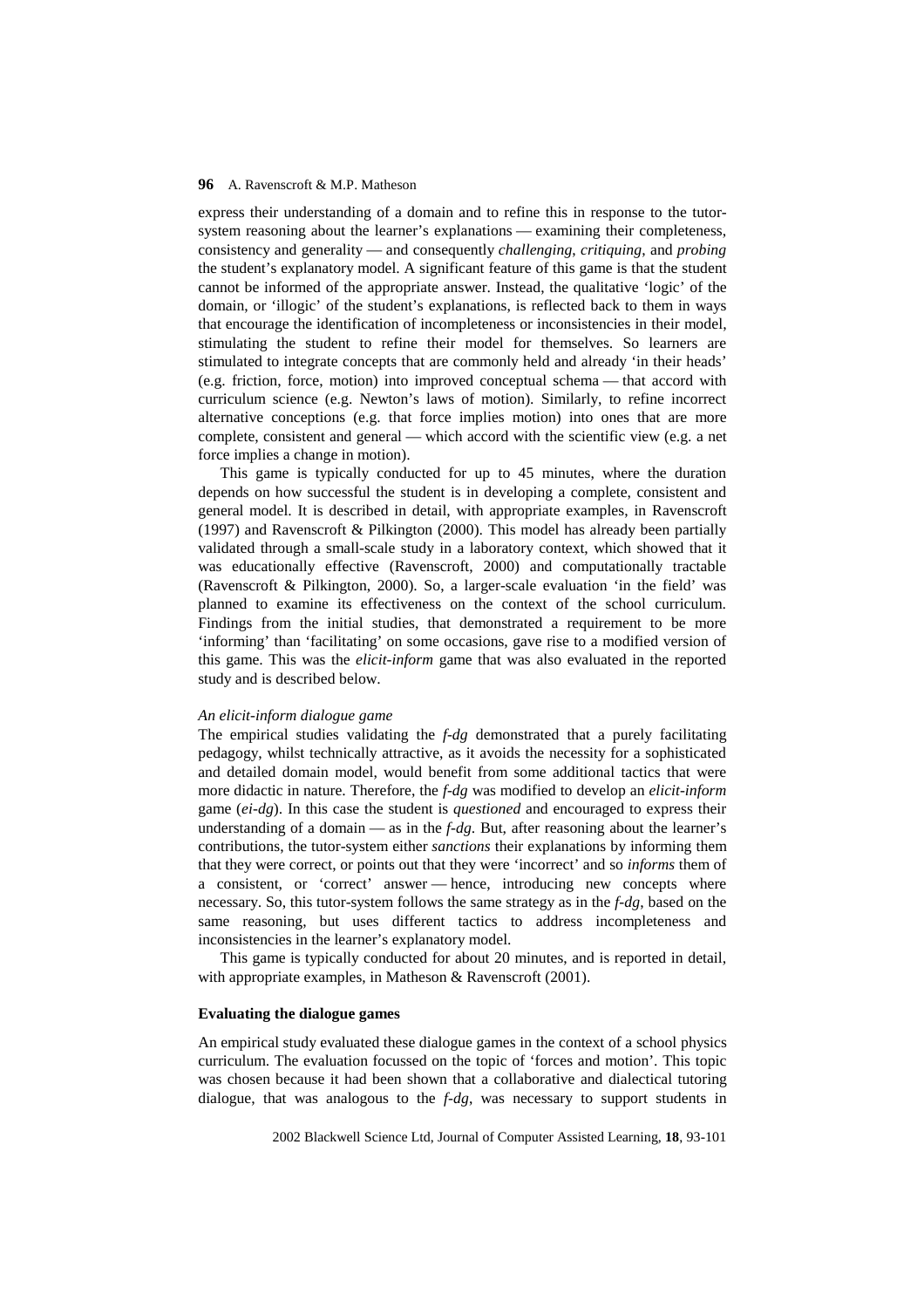developing an improved conceptual understanding of this domain (Hartley, 1998). More specifically, it has been shown that this type of discourse was needed to assist students in overcoming pervasive alternative conceptions, such as 'a force implies motion' (Clement, 1982; Gunstone & Watts, 1986) in order to develop a more complete, consistent and general conceptual understanding of this topic (Hartley & Ravenscroft, 1999; Ravenscroft, 2000).

#### **Method**

## *Subjects*

Thirty-six subjects participated in the study. All were pupils in Year 11 of a UK secondary school and were aged between 15 and 16 years. They were all studying science and had been taught the relevant topic as part of their normal classroom teaching. None of the subjects had any previous knowledge of the research.

#### *Materials*

The subjects were provided with paper and a pen with which to record their explanations, that were elicited during a pre-, post- and delayed post-test (see below). The facilitator documented the dialogues on a flip-chart, and each session was also recorded on video.

#### *Design and procedure*

The relative effectiveness of the *f-dg* and *ei-dg* was evaluated by comparing them with a control group that received only the conventional teaching — as per previous lessons and exercises in the school. A researcher performed the tutor-system role in both games. Twelve students were assigned to each of the three conditions. The sessions began with the researcher introducing a hypothetical scenario to the subject: '*Consider the example of a person pushing a box, they get it moving and push it for a bit and then stop pushing*'. The subject was then asked to explain what happens to the box and what causes the changes, to elicit their initial explanatory model. A pretest was then administered. This consisted of seven questions concerning the boxpushing scenario. The questionnaire was contingent in that while all the subjects were asked Questions 1, 2 and 3 the subjects were only asked any further questions if they had introduced the appropriate concepts (i.e. a pushing force and friction). This was done in order to avoid introducing new concepts to the subjects. The first three questions were, respectively, *what causes the box speed to increase/decrease/remain constant?* Questions 4, 5 and 6 were *what is the relationship between push and friction when the box speed increases/remains constant/decreases?* Question 7 asked subjects *whether push and friction were the same type of thing, and if so what they were*.

Following the pre-test, depending upon the condition, the subjects either participated in the *f-dg*, or the *ei-dg*, or, in the case of the control condition, they received some teaching on an unrelated topic. These in turn were followed by a posttest consisting of the same questions as the pre-test. Approximately six weeks after the initial testing the subjects were given a delayed post-test, that was identical to the pre- and post-tests.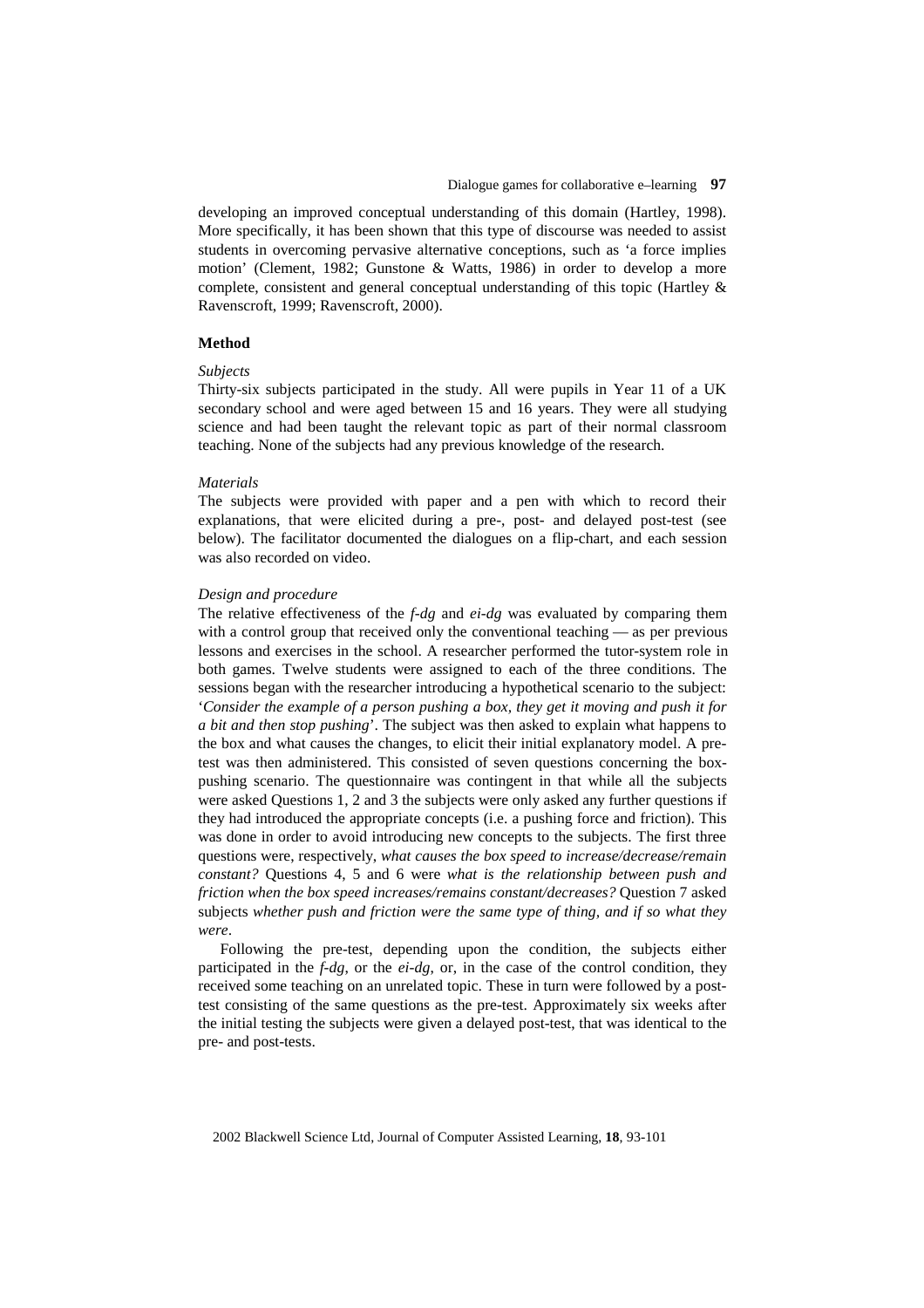## **Results**

Table 1 shows the means and standard deviations for the improvements in students explanations — in line with the appropriate physics — between pre- and post-test, and between pre- and delayed post-test.

**Table 1.** Means and standard deviations for each condition between pre and post-test, and between pre and delayed post-test.

|                | f-dg |     | $ei$ -dg |      | Control |      |
|----------------|------|-----|----------|------|---------|------|
|                | m    | sd  | m        | sd   | m       | sd   |
| $Post - Pre-$  | 2.92 | 2.3 | 2.08     | 2.58 |         | 0.17 |
| Delayed - Pre- | 2.83 | 2.2 | 2.58     | 2.19 | 0.75    | 1.85 |

The results of a quantitative analysis of all seven of the questions in the pre-, postand delayed post-tests showed that the introduction of the dialogue games produced significant improvements in the students' knowledge of the topic compared with conventional teaching alone  $(F_{2,23} = 7.97, p < 0.05)$ , with these improvements in the students' explanatory models being retained in the delayed post tests ( $F_{2,23} = 3.32$ , *p* < 0.05). Post hoc analysis showed there was a significant difference between the *fdg* and control condition and a significant difference between *ei-dg* and control condition at post-test and delayed post-test.

Chi square analyses — of responses to question number 2 that was designed to elicit friction — showed that both dialogue games produced significant improvements in stimulating the students to develop a more complete understanding, by introducing friction into their explanatory models  $(f-dg: \chi^2 = 6.1, d.f. = 1,$  $p < 0.05$ ; *ei-dg*:  $\chi^2 = 10.3$ , d.f. = 1,  $p < 0.05$ ), with a slightly larger improvement being noted for the *ei-dg* condition (see Matheson & Ravenscroft, 2001).

An analysis of responses to Questions 3 and 5 of the tests, that elicited known alternative conceptions related to forces and motion, showed that there were significant differences between conditions between pre- to post-test ( $F_{2,33} = 5.39$ ,  $p < 0.05$ ) and pre- to delayed post-test (F<sub>2,33</sub> = 3.32,  $p < 0.05$ ). Post hoc analysis showed that there was a significant difference between each of the two dialogue game conditions and the control condition between pre- and post-test and a significant difference between the *f-dg* and the control condition at delayed post-test.

It was interesting that all students had difficulty in generalising their models by expressing them in terms of 'net forces', because they did not understand the concept of 'net' and, for this reason, the dialogue games were shorter in duration than was anticipated, being conducted for up to 30 minutes.

# **Discussion**

These results clearly demonstrate the effectiveness of both dialogue games in stimulating improvements in the students' understanding of the physics of motion. It was also noted that the dialogue games worked differentially in addressing the conceptual difficulties experienced by students. The *f-dg* was more effective in addressing alternative conceptions about the context, such as 'force implies motion'. Whereas the *ei-dg* appeared slightly more effective in addressing incompleteness in the students' models, such as the exclusion of friction. The difficulties that the students experienced with the concept of 'net' and consequently 'net force' accords with previous findings reported by Hartley & Ravenscroft (1999).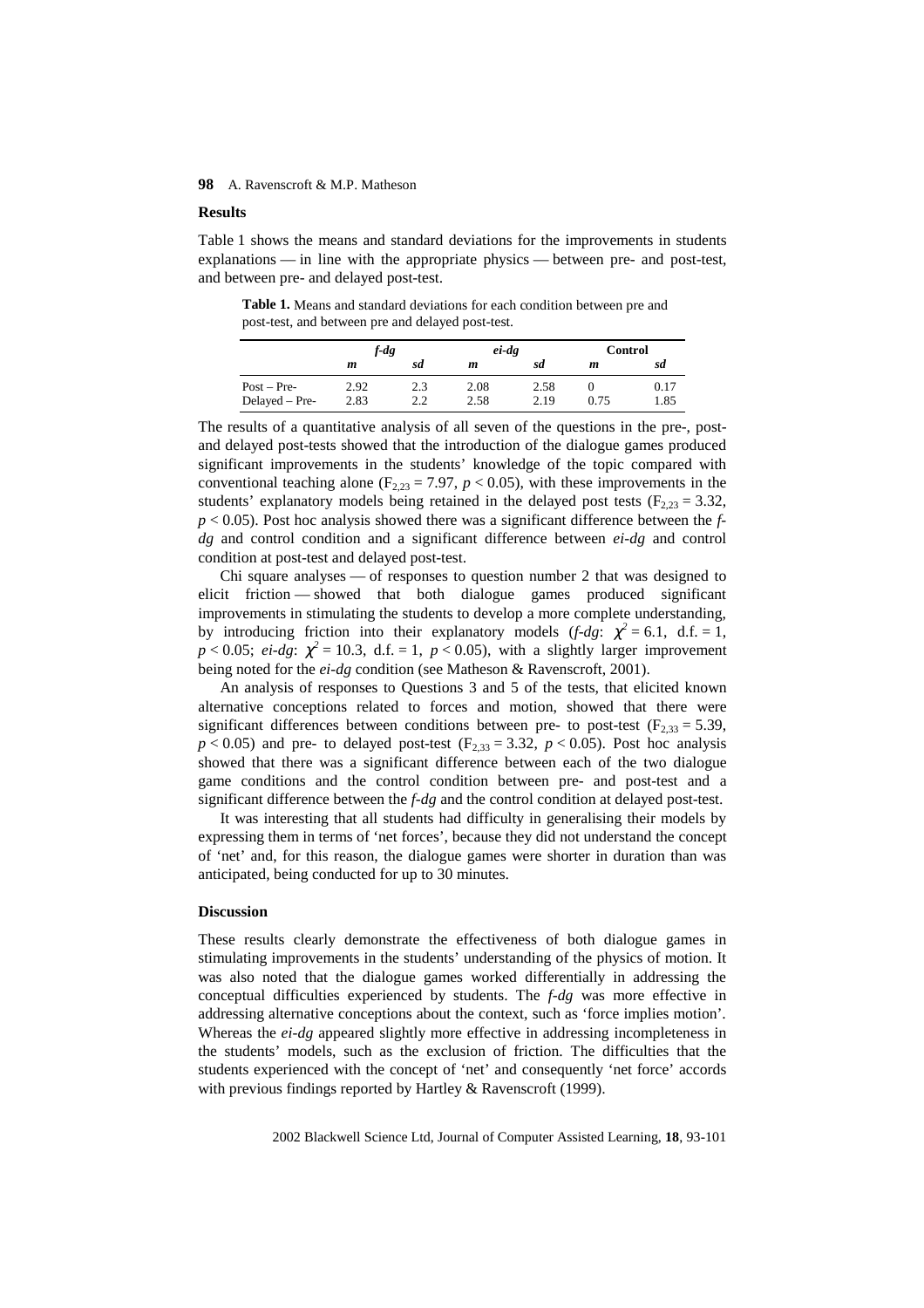A detailed qualitative analysis of the initial explanatory models and interventions is being conducted, to establish and examine what particular tutoring tactics, patterns of tactics and structural features of interchanges account for the findings reported above.

The outcomes of this research have implications for the role of collaborative dialogue in learning and designing CSCL interactions. Taking the results of the evaluation study collectively, a striking finding is that the addition of up to 30 minutes of a stylized collaborative inquiry dialogue about a topic produces significant improvements in students' knowledge and conceptual understanding compared with 'conventional' teaching alone. A more argumentative dialogue, employing *challenge*, *persuade* and *resolve* tactics to 'reflect back' the underlying logic, and the students' 'illogic', appears necessary to address pervasive alternative conceptions experienced by students. Whereas *informing*, within a collaborative dialogue context, may be necessary to introduce the key concepts that students need to integrate into their conceptualisations in order to develop a more complete and logically consistent model.

The positive nature of findings from the evaluation vindicates using the dialogue models as the basis for designing intelligent tutoring agents and interfaces for CSCL. In the first case, all of the features of the dialogue models — the dialogue moves, tutor-system reasoning, dialogue strategy and (template-based) language recognition and generation components are implemented in the CoLLeGE system† , that is described in Ravenscroft & Pilkington (2000). This system is currently being developed into a 'facilitating tutor' for collaborative argumentation. In the second case, the dialogue tactics and moves are implemented in an interface to support structured computer-mediated collaboration. For example, McAlister (2001) is developing a web–based interface supporting dialectical discussion about controversial subjects. With regard to the problem of conceptual change and development in science, the results suggest improving the *f-dg* dialogue by including the key concepts for the domain, such as 'force' or 'friction', using *inform* moves to communicate these concepts to the learner in cases where they have an incomplete model.

The methodology reported in this paper is important because it addresses the need for a 'science' of learning technology design, which incorporates an *implementation independent 'design level'*. This is an important advantage of current dialogue game approaches. Given that the pace of change of underpinning technology is unlikely to slow down, the need for relatively more stable and empirically founded interaction models is becoming increasingly important. This and other studies have shown that these dialogue models can be developed and tested systematically, irrespective of technological changes and trends.

In arguing for the above, the aim is a much closer fit between empirical research, design, implementation and evaluation in educational technology research and development, that has direct implications for designing tools supporting CSCL. One way to interpret this emphasis on empirically founded and testable dialogue models is that the approach is treating *'design as theory'* (Ravenscroft, 2001). The research is considering pedagogy, technology and dialogue context in the design of

-

<sup>†</sup> The language recognition and generation components of CoLLeGE currently use a specially designed 'interaction language' (see Ravenscroft & Pilkington, 2000) that obviates the need for sophisticated mechanisms for natural language understanding and generation.

 <sup>2002</sup> Blackwell Science Ltd, Journal of Computer Assisted Learning, **18**, 93-101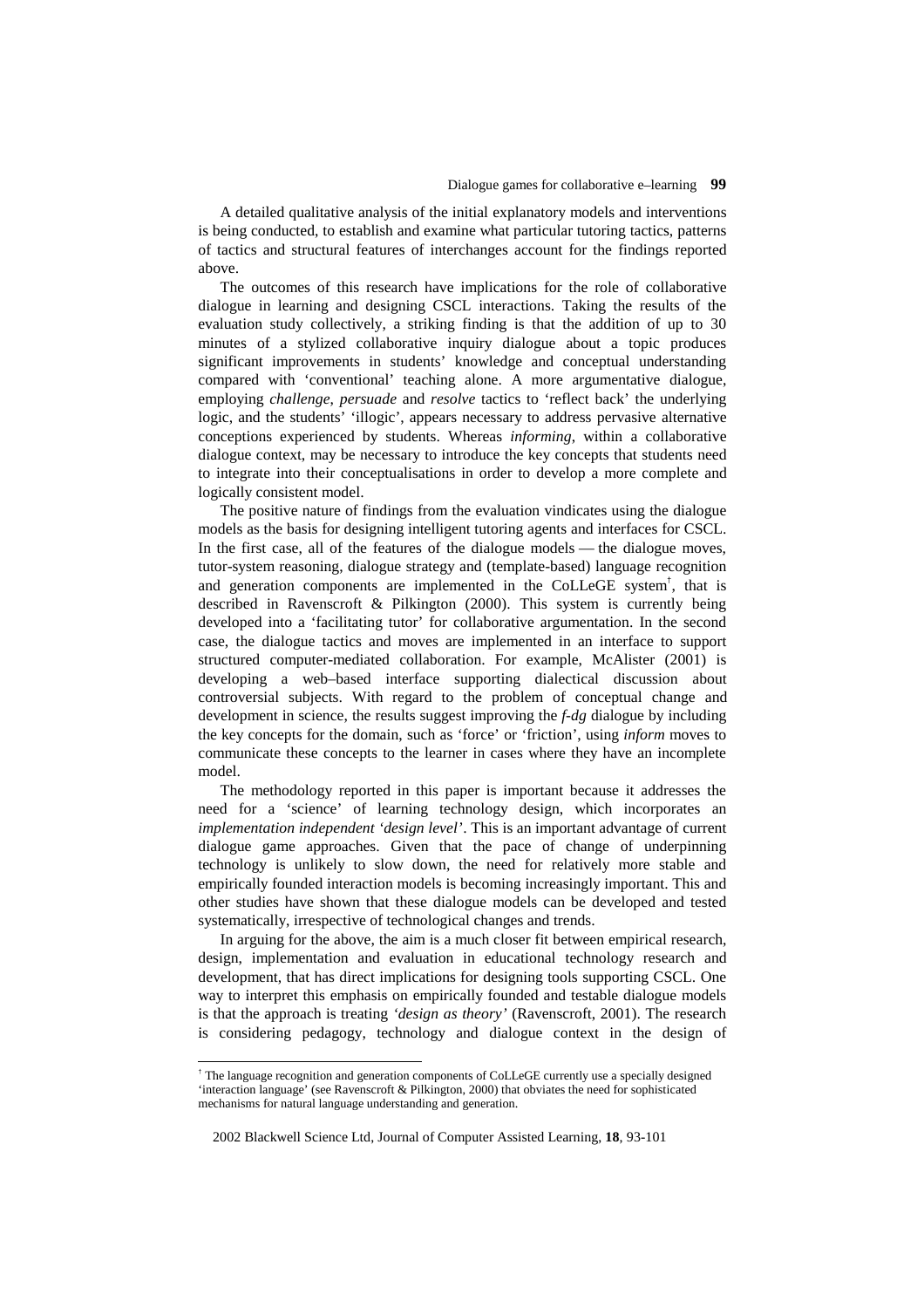educational interactions, in ways that treat designs, like theories, as something that are developed, evaluated and refined — rather than 'delivered'. The dialogue models are also prescriptive, so predictions about the impact on learner knowledge and behaviour can be made before and during the evaluation of implemented systems, rather than just 'trying the system out and seeing what happens'. Additionally, the approach accepts that a design does not automatically generalise across contexts, but instead, can be evaluated and systematically developed to address different situations. Given that there will be identifiable 'family resemblance's' (Wittgenstein, 1953) between collaborative dialogue contexts, it is argued that this is an economical way to achieve high quality educational interactions.

## **Acknowledgements**

The authors are especially grateful to the staff and students at the Lord Grey School in Bletchley, Milton Keynes, UK – who generously offered their time and interest in the project. We are also particularly grateful to Dr Richard Joiner at the University of Bath, for his advice and assistance with the statistical analysis, and to Professor Roger Hartley for his collaboration and argumentation about most of the included ideas and issues.

# **References**

- Baker, M., Lund, K. & Baron, M. (1996) Modelling dialogue and beliefs as a basis for generating guidance in a CSCL environment. In *Intelligent Tutoring Systems (ITS) 1996*, *Lecture Notes in Computer Science 1086* (eds. G. Frasson, G. Gauthier & A. Lessgold) pp. 659–667. Springer Verlag, New York.
- Burton, M., Brna, P. & Pilkington, R. (2000) Clarissa: a laboratory for the modelling of collaboration. *International Journal of Artificial Intelligence in Education*, **11**, 79–105.
- Clement, J. (1982) Students' preconceptions in introductory mechanics. *American Journal of Physics*, **50**, 1, 66–71.
- Cook, J. (1998) *Knowledge mentoring as a framework for designing computer-based agents supporting musical composition learning*. Unpublished PhD Thesis, Computing Department, Open University.
- Gunstone, R. & Watts, M. (1986) Force and motion. In *Children's Ideas in Science.* (eds. R. Driver, E. Guesne & A. Tiberghien) pp. 85-104. Open University Press, Milton Keynes.
- Hartley, J.R. (1998) Qualitative reasoning and conceptual change: computer based support in understanding science. *Interactive Learning Environments,* **5**, 1 & 2, 53–64.
- Hartley, J.R. & Ravenscroft, A. (1999) Supporting Exploratory and Expressive Learning: A Complimentary Approach. *International Journal of Continuing Engineering Education and Lifelong Learning*, **9**. 3/4, 275–291.
- Kuhn, D., Shaw, V. & Felton, M. (1997) Effects of dyadic interaction on argumentative reasoning. *Cognition and Instruction*, **15**, 3, 287–315.
- Levin, J.A. & Moore, J.A. (1977) Dialogue-Games: Metacommunication Structures for Natural Language Interaction. *Cognitive Science*, **1**, 4, 395–420.
- MacKenzie, J.D. (1979) Question-Begging in non-cumulative systems. *Journal of Philosophical Logic*, 8, 117–133.
- Matheson, M. & Ravenscroft, A. (2001) *Evaluating and Investigating Learning Through Collaborative Argumentation: an Empirical Study*. Dialogue & Design Research Group Technical Report DDRG-01–01, The Open University, Milton Keynes.
- Maudet, N. & Evrard, F. (1998) A generic framework for dialogue game implementation,. In *Second Workshop on Formal Semantic and Pragmatics of Dialogue (TWLT13)* (eds. J. Hulstijn & A. Nijholt) pp. 185-197. University of Twente.